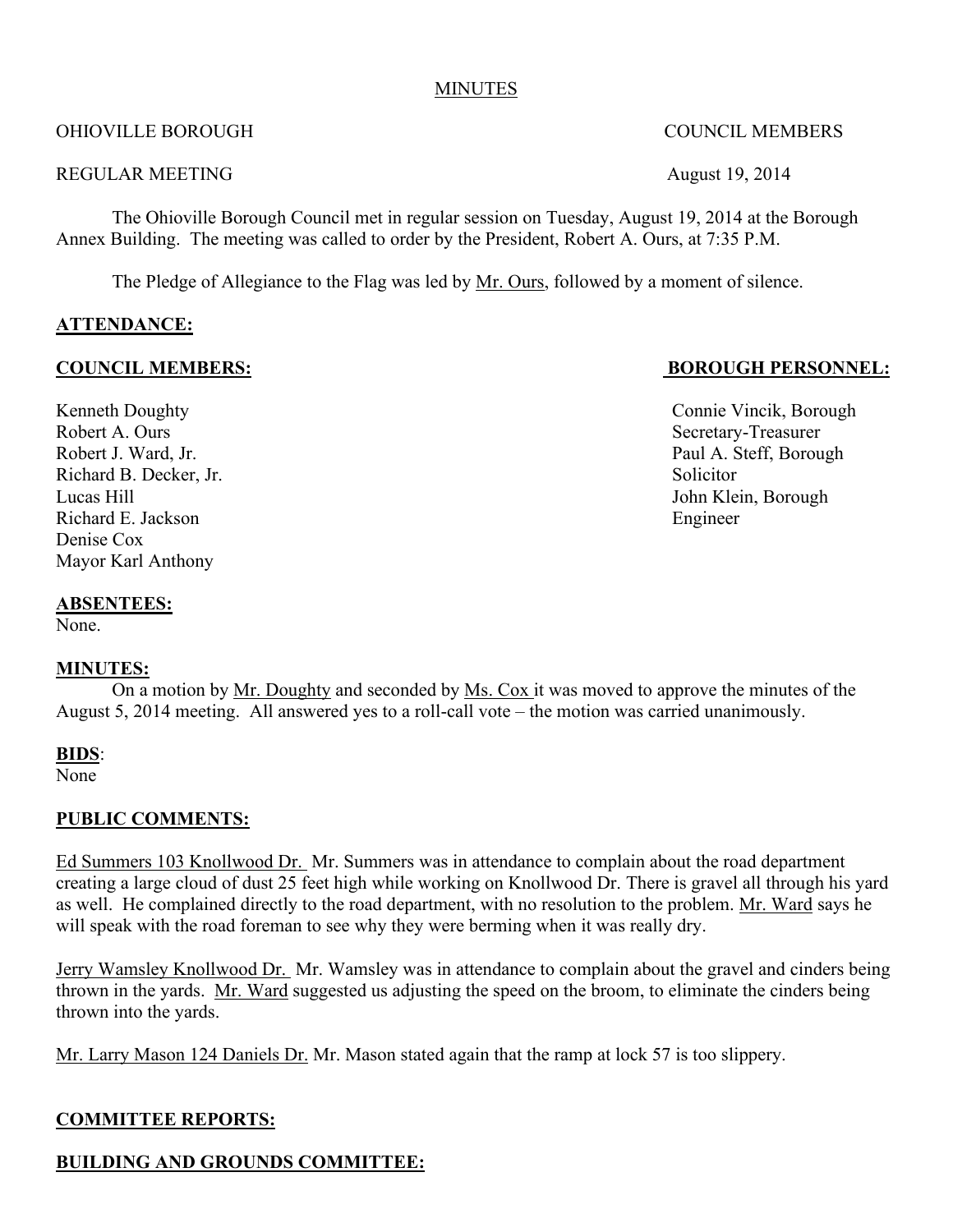## **OFFICE PERSONNEL & EQUIPMENT COMMITTEE:**

Mr. Ours – No Report

# **FINANCE AND LEGISLATIVE COMMITTEE:**

Mr. Doughty stated to all committee heads that we will be working on the first draft for 2015 budget next meeting.

# **HEALTH, SANITATION AND RECYCLING COMMITTEE:**

Legislative Committee – Mr. Decker – No Report

Health, Sanitation, & Recycling Committee -Mr. Hill – No Report

# **PUBLIC SAFETY COMMITTEE:**

Fire Committee – Mr. Jackson No Report

Police Committee – Mr. Decker reported on the Kenmore radios that we sent out for repair, they quoted \$399.00 -\$419.00 just for a repair. New radios will cost \$663.00, by the next meeting he will have something in place to propose to council.

Mr. Decker handed out basic information regarding the civil service being if we hire a third full time officer. Mr. Decker also presented paperwork showing how much it will cost to hire on a third full time officer.

### **RECREATION COMMITTEE:**

Recreation Committee – Ms. Cox reported that Shawn Narry from Western Little Beavers will be getting us some quotes on the work for the ball fields.

Mayor Anthony stated that he has been approached by residents asking if we can leave the boat launch open 24 hours.

### **ACTION TO KEEP THE BOAT LAUNCH OPEN 24 HOURS UNTIL THE END OF SEPTEMBER 2014 ON A TRIAL BASIS:**

On a motion by Mr. Ward and seconded by Mr. Hill it was moved to keep the boat launch open 24 hours until the end of September on a trial basis. All except Mr. Doughty, Mr. Ward and Mr. Ours answered yes to a roll call vote. The motion was carried.

# **ROAD COMMITTEE:**

Mr. Ward reported:

- Bermed Lynwood, Whitehead, and Westwood.
- Dumped recycling trailer 3 times.
- Mowed parks, Ball field, Cemetery and Fire Dept.
- Patched roads.
- The summer helpers are finished for the year.
- Suggest keeping Rick Angerett on through September 2014.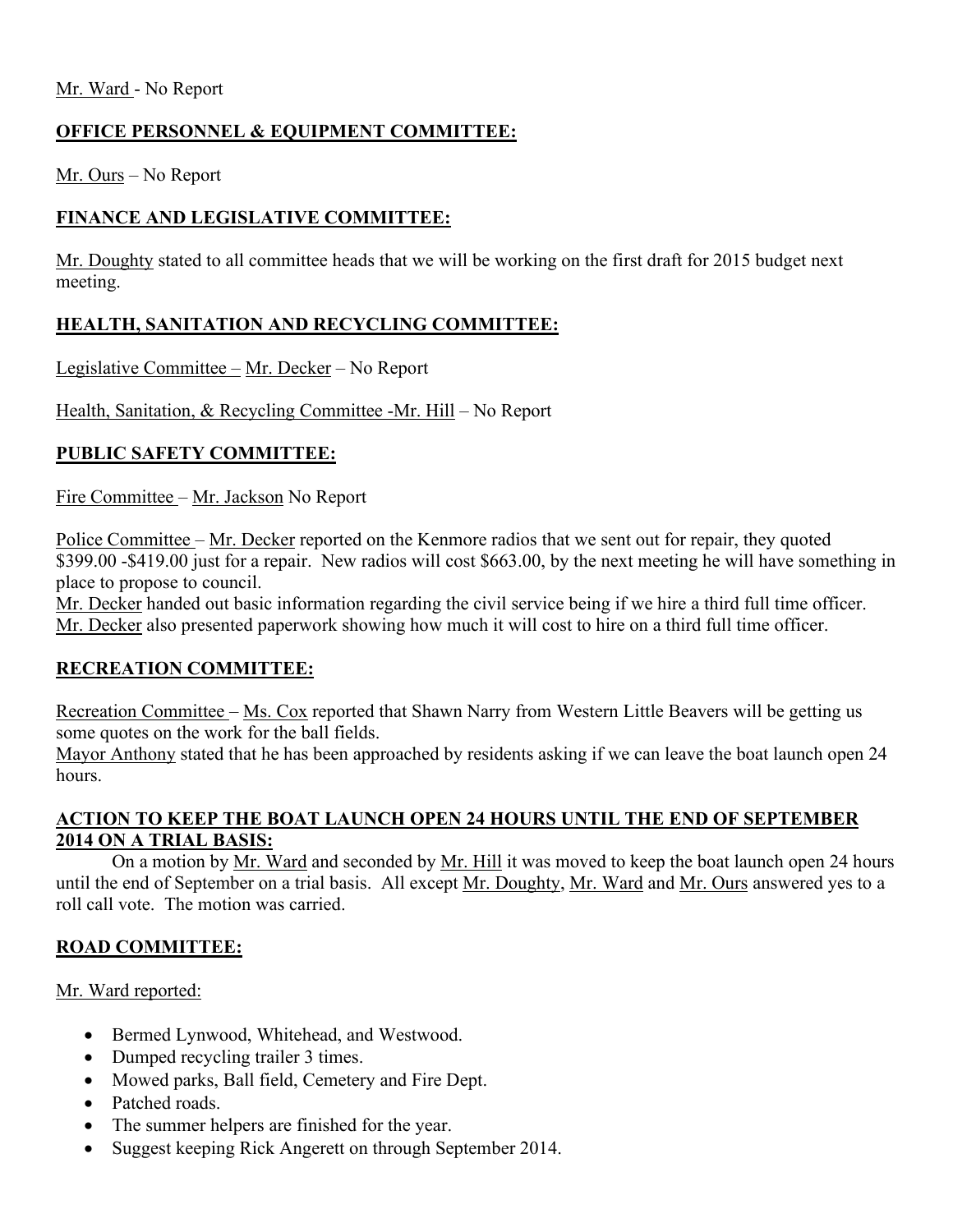• Put up 10 ton, 25 mph, and bridge sign on Westwood.

## **ACTION TO ACCEPT THE BID FROM CENTRAL SALT THROUGH COG CARE FOR 2014-2015 SEASON:**

On a motion by Mr. Ward and seconded by Mr. Doughty it was moved to accept the bid from Central Salt through COG for the 2014 – 2015 Season. All except Mr. Hill and Mr. Jackson answered yes to a roll call vote. The motion was carried.

### **SPECIAL EVENTS COMMITTEE:**

Special Events Committee – No Report

## **UTILITIES AND CABLE TELEVISION COMMITTEE:**

Utilities and Cable Television Committee – Mr. Hill – No Report

#### **REPORTS OF OFFICERS**:

Mayor: No Report

Secretary – No Report

Treasurer – Treasurers Report was submitted for the month of July 2014

#### **ACTION TO ACCEPT THE TREASURERS REPORT FOR JULY 2014:**

On a motion by Mr. Ward and seconded by Mr. Decker it was moved to accept the treasurers report for July 2014. All answered yes to a roll-call vote. The motion was carried.

Planning Commission – No Report

Emergency Coordinator – No Report

Borough Solicitor – Reported that the response to the Auditor General has been sent in, also the claim has been sent to Erie Insurance against the \$10,000.00 bond.

Borough Engineer – Mr. Klein reported on the road tour completed by HRG and Utica Gas. Utica Gas requested the pre-activity logs, those will be sent out. They will get with their management and get back to us. The comments from Midland have been received. The engineer has to get with the solicitor to discuss some of the comments. He will research further and get back to us.

Mr. Ward asked the engineer if he had asked around about the beet juice application for the secondary roads. The Engineer has not heard anything back yet. Mr. Ward is concerned if Bruce Mansfield closes, we will need an alternative to the cinders.

Sewage Enforcement Officer – No Report

Tax Collector – No Report

**UNFINISHED BUSINESS:** No unfinished business.